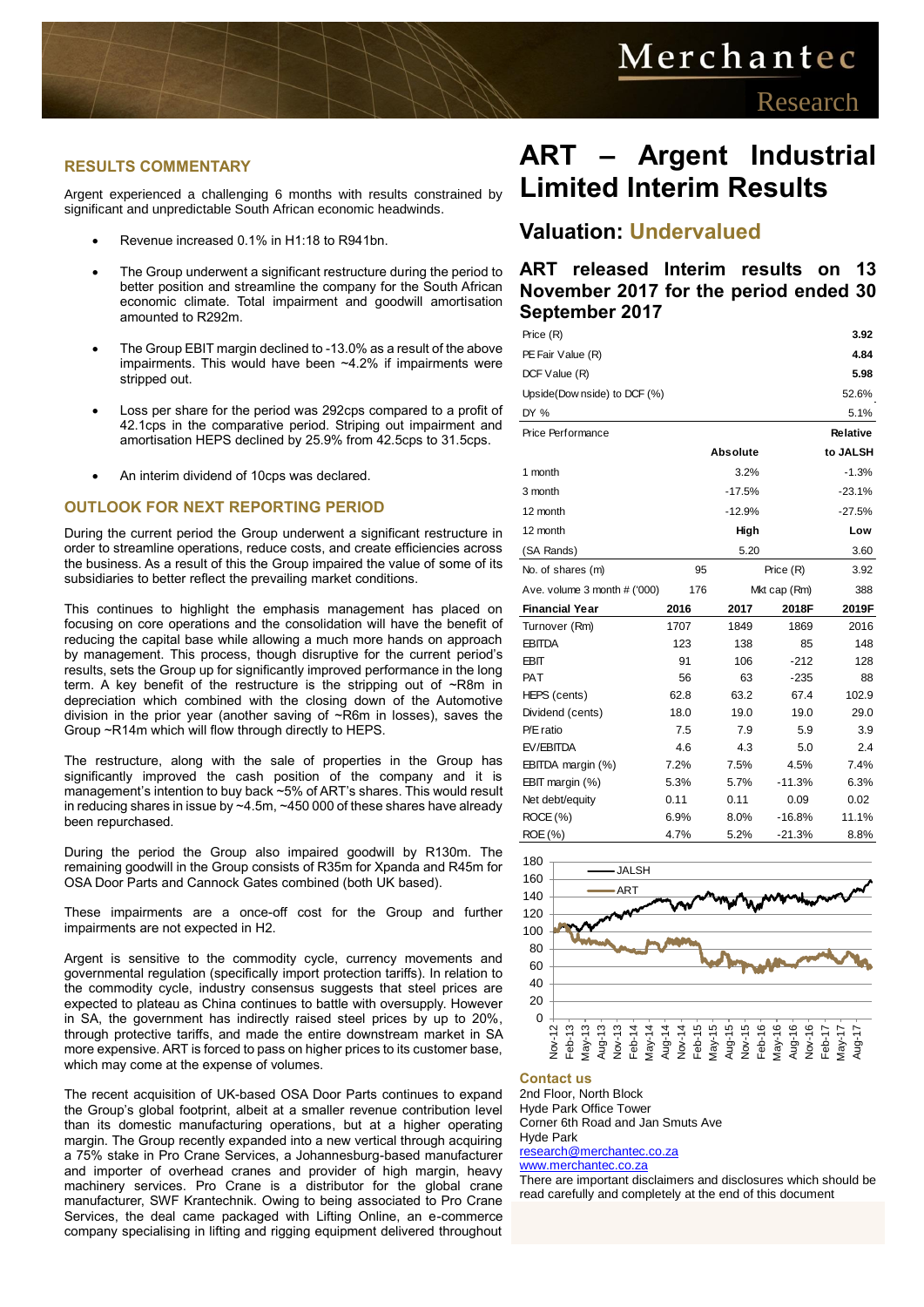### ART Interim Results

Africa. Although both businesses will perform significantly better in a strong economic environment they are still contributing strongly to the Group's performance.

Cedar Paint, which is included in the Manufacturing division contributed strongly for the period. Management is in the process of closing, downsizing and consolidating branches, thereby reducing administrative costs and improving cash flows. During commodity down cycles, companies that sell paint benefit significantly from low material prices and we expect this to translate into a higher margin as strong volume growth continues.

The Group closed its Automotive division in the prior year owing to the sudden decision of General Motors, a key customer, to divest from South Africa. We believe the cessation of the division (stripping out ~R6m in loses) is significantly beneficial to the Group's future performance. Overall, the Automotive division was exposed to continuous once-offs and project start up delays, while situated in a tough and contracting industry. High lending rates and high import costs associated to the SA automotive industry continue to plague the local consumer and ART can now circumvent having to invest into a suffering division.

Overall, we expect energy costs to continue rising, but to be offset by distributive and operational efficiencies. At current commodity price levels, we expect the steel market to sustain volumes. The Group's foreign earnings base will be used to fund further internal and external offshore acquisitions, while domestic funds should be used to decrease the capital base. We expect the Group to maintain high acquisitive activity in its Manufacturing division to overcome sluggish organic growth while the SA economy remains constrained.

We forecast revenue to increase by 1.1% in FY18 to R1.87bn despite up to R115m in revenue being lost owing to the closure of the Automotive division. We forecast revenue to increase by 7.9%, off a lower base, to R2.01bn in FY19 as full year acquisitive earnings are included and the Steel Trading division experiences volume growth. The EBIT margin is expected to decline from 5.7% in FY17 to -11.3% in FY18 as a result of the impairments. We forecast the margin to be 6.3% in FY19 owing to once off costs not recurring, an increase in efficiency as a result of the restructure, and general improvements across the Group's divisions.

We forecast HEPS of 67.4cps in FY18 (stripping out the impact of the once off impairments as a result of the restructure). The planned buyback of ~5% of the Group's shares will help to further concentrate HEPS. We forecast a HEPS improvement to 103cps in FY19 as once off costs don't recur and as margins start to return to historic norms.

### **SEGMENTAL PERFORMANCES**

The Group has three main divisions: Manufacturing, Steel Trading, and Properties.

Revenue from the **Manufacturing** division was up 22.0% in H1:18 driven by a significant contribution from the Group's 3 overseas companies.

The Group is in the process of downsizing a number of its operations, namely Jetmaster, Gammid Cape, Gammid Johannesburg and Toolroom Services. Gammid Johannesburg along with Jetmaster will need to move premises while Xpanda Security is moving into the Toolroom premises which will consolidate costs while also allowing Xpanda to increase its footprint in the Johannesburg area. This also has the added benefit of consolidating management for Toolroom and Xpanda.

The downscaling has resulted in the retrenchment of 144 staff members at a cost of R3.08m and management expects a further 100 retrenchments at an estimated cost of R2.7m

Overall the division generated a profit before tax and impairments of R25.8m. The downsizing and restructuring of the division resulted in impairment losses of R68.1m resulting in a net loss before tax of R42.2m. Margins on core operations were 4.2% for the period but when factoring in impairments this drops to -6.8%.

Operations at Toolroom have been significantly hampered by ongoing strikes and a labour "go slow" with labour actions costing the business an estimated R2.6m. 126 out of 154 staff have been dismissed following the



 $86.4$  56.7 -18 86 31.0 -39.3 21.5 23.8 23.8 24.3 -22.5  $24.3$ -100% -80% -60% -40% -20% 0% 20% 40% 60% 80% 100% 2016 2017 2018F 2019F **EBIT Analysis** ■ Manufacturing ■ Steel Trading ■ Properties

## Merchantec research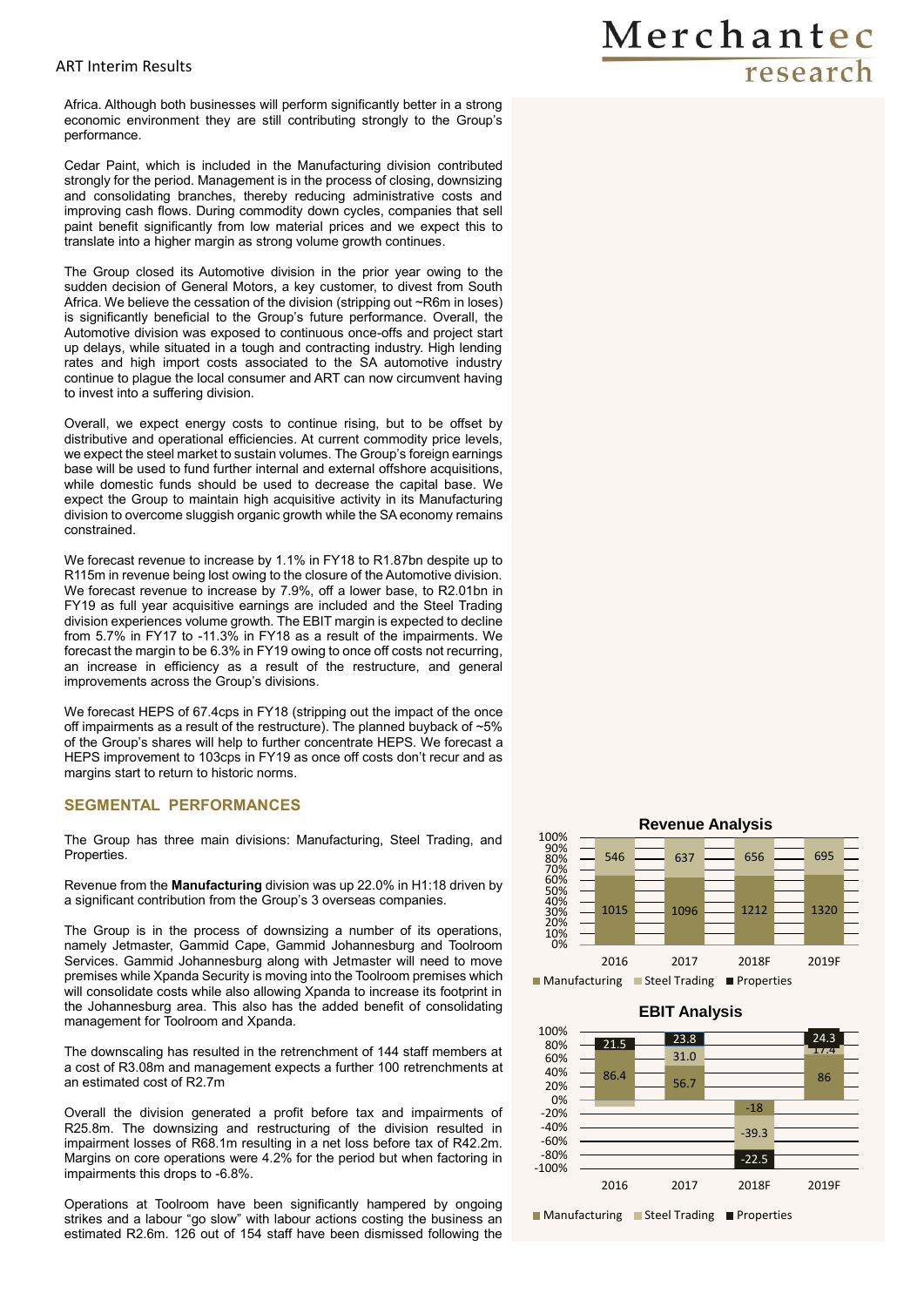### ART Interim Results

disciplinary process. The business is already in the process of refilling the positions and is already back at ~50% production capacity. Management expects disruptions, from the ramping up of capacity and training of new staff, to continue in November and December before returning at full capacity in January 2018.

The performance of Cedar Paints bolstered the division's performance and should continue to see strong volume growth.

Xpanda should continue to deliver strong growth in a high crime environment as well as off continued entry into new markets. The Group's OSA Door Parts division in the UK should continue to see demand growing at ~7-10% per annum according to industry consensus.

The SA manufacturing industry remains generally weak as manufacturers have cut back on capital spending in recent years and investment prospects are unlikely to recover meaningfully in the short term, not only due to the challenging business climate, but also owing to many sectors of the economy having spare production capacity. Despite this ART's brands remain strong and should continue to see positive growth in the short term and the Group is well positioned to capitalise on any medium or long term economic recovery.

We forecast revenue to increase by 10.6% in FY18 owing to the full year inclusions of acquisitions, and by 8.9% in FY19 as volume growth starts to improve in line with a recovering SA economy. We forecast EBIT margins of -1.5% for FY18 as impairments and disruptions are not expected to impact H2 as significantly. FY19 margins of 6.5% are expected as once-off impairments are not expected to recur and as margins return to historic norms. The downscaling and streamlining of the Group will also lead to further margin improvement and the division has the potential to return to FY16 margins of ~8.5% in the medium to long term.

Revenue from the **Steel Trading** division decreased by 3.0% in H1:18 as difficult market conditions prevailed. Overall the division generated a profit before tax and impairments of R4.5m. The downsizing and restructuring of the division resulted in impairment losses of R48.6m resulting in a net loss before tax of R44.2m. Margins on core operations were 1.4% for the period but when factoring in impairment this drops to -13.9%.

The Group is currently in the process of downsizing Gammid Cape and Gammid Johannesburg and is also in the process of selling its 2 tube mills and related tooling for an amount of R10m. This should provide the Group cost efficiencies as purchase agreements are in place with the potential buyers. The stock level held in this sector has decreased from R249m as of 31 March to its current level of R216m.

The slight recovery in the iron ore price and subsequently steel prices filtered through to ART's customer base. Recent consensus estimates suggest, however, that the global iron ore supply is accumulating and is expected to lead to flatlining iron ore/steel prices.

At this low-growth stage of the economic and commodity cycle, and considering the government is forcing higher input costs in the interim through protective tariffs, ART will be forced to strategically scale back on operations to generate stronger returns. Nonetheless, management expects steel demand and volumes in SA to remain relatively healthy, despite higher prices being forced onto customers, as steel remains a staple input.

We forecast revenue to increase by 3.0% in FY18 and by 6.0% in FY19.

Management's focus on strategically reducing stock levels and containing operating costs is expected to continue and was a major rational for the Group wide downscaling and restructure. This should result in some overall margin upliftment and some working capital release.

We forecast the EBIT margin to decline to -6.0% in FY18 as the impairments from H1 come through. H2 margins should trend towards the core H1 margin of ~1.4%. We forecast margins of 2.5% in FY19. However, as the division's profitability relies almost centrally on underlying commodity prices, one should reasonably expect volatility within the margin.

Revenue from the **Properties** division decreased by 15.0% in H1:18. The Group is in the process of selling its Jetmaster property in Johannesburg for ~R33.5m and is still trying to sell its Xpanda Johannesburg property. The Cedar Paints property in Klerksdorp is also under offer for ~R7.5m.



Manufacturing -B-Steel Trading -D-Overall

## Merchantec research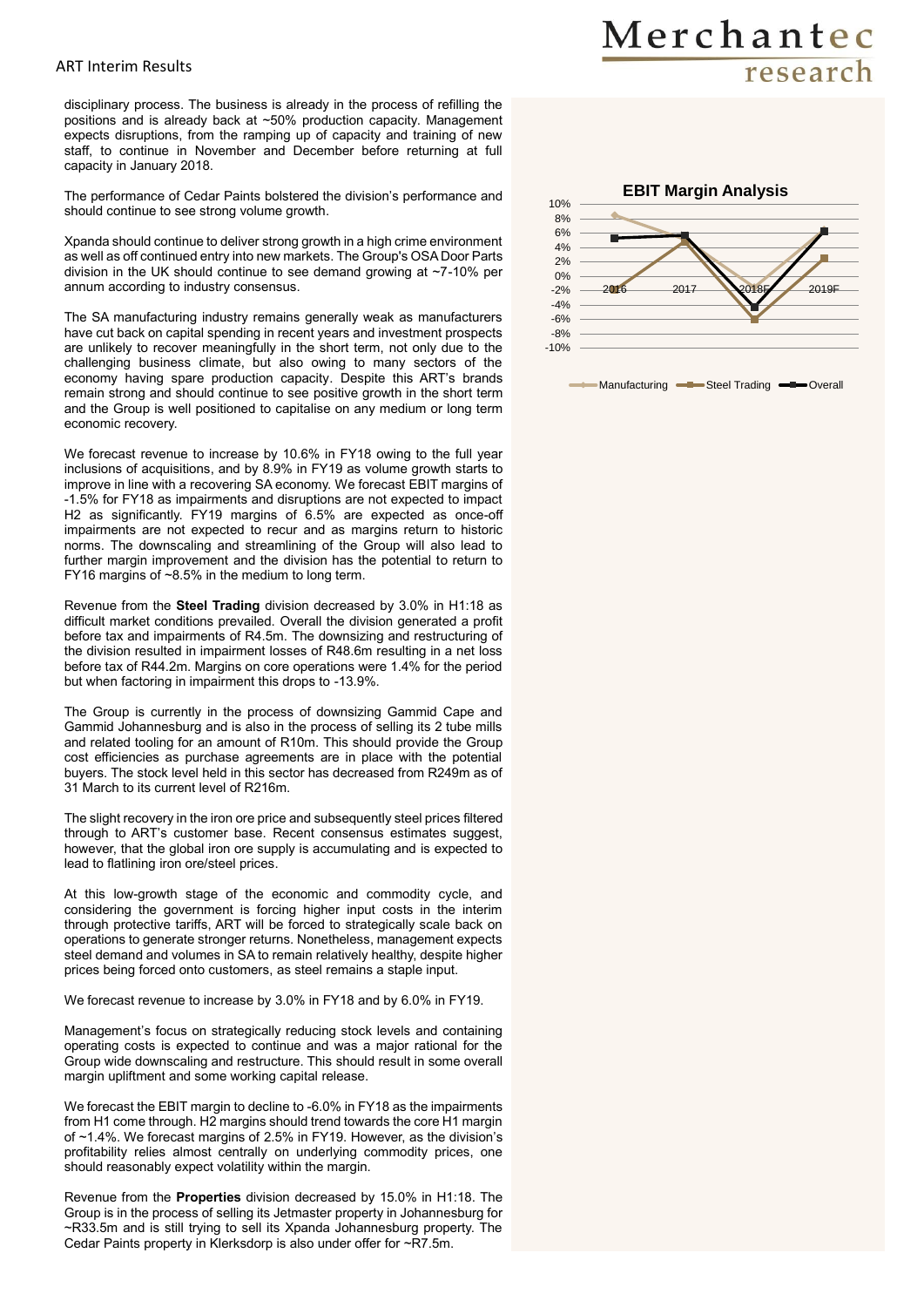The division incurred impairment costs of R45m for the period relating to 3 properties that received lower offers/indicative offers, and Phoenix Steel Gauteng which revalued along with the balance of the steel sector assets.

Our EBIT forecasts are based on relative property trends and their effects on rental yields. Subsequently, we anticipate a 5.0% escalation per annum as Argent's property portfolio continues to benefit off a supply-suffocated property arena, allowing for yearly yield increases and thereby providing a hedge against other divisional headwinds.

We forecast the rental yield at 6.6% in FY18 and 7.1% in FY19, which translates to core EBIT of R25.3 in FY18 and R27.6 in FY19. Factoring in H1:18 impairments EBIT for FY18 is forecast at –R19.5m.

#### **VALUATION**

H1:18 was a challenging period for the Group having undergone a significant restructure amid a difficult economic climate. The changes, while disruptive to the latest set of results, appear to have significantly streamlined operations and should unlock margin improvements in the future.

Challenges in the South African market aren't expected to abate in the short term and the market remains sceptical toward the expected profitability of the highly cyclical SA steel and manufacturing industries. While operations are capital intensive and cyclical, the Group continues to maintain a strong cash conversion ratio and the recent operational restructuring has the potential to unlock long term value to shareholders.

We believe that management is strategically steering the Group back toward core operational competencies and ART's balance sheet is in good stead to increase leverage and start gearing up returns. We have maintained a conservative approach when assessing ART's commodity-driven prospects, particularly against a backdrop of high political and economic uncertainty. However, at ART's current share price and assuming a liquidation rate of 50%, ART's liquidation value sits at ~R5.25 per share, despite the impairments. While economic conditions are expected to continue to hamper ART's operations, pending the success of the restructure, there is potential for value to be unlocked in the medium to long term.

Both our DCF and our relative PE valuation indicate that the share is currently **Undervalued**.

With reference to the DCF table, we have considered a discounted cash flow analysis and with cash flows forecast to FY20, utilising a terminal growth rate of 6% to yield the sensitivity table to the right, for which we used a discount rate of 22.9%<sup>1</sup>, yielding a value of R5.98.

With reference to the relative PE table, we have compared Argent to other companies in the industrials sector and have applied a 30% discount to the peer Group PE due to the relatively smaller size of Argent. The implied forward PE valuation of 5.4 places the share at a valuation of R4.84.

## Merchantec research

#### **DCF Discount rate**

| Growth |       |       |       |       |       |
|--------|-------|-------|-------|-------|-------|
| rate   | 18.9% | 20.9% | 22.9% | 24.9% | 26.9% |
| 0%     | 5.86  | 5.29  | 4.82  | 4.42  | 4.08  |
| 2%     | 6.36  | 5.68  | 5.13  | 4.68  | 4.30  |
| 4%     | 7.00  | 6.17  | 5.51  | 4.98  | 4.54  |
| 6%     | 7.84  | 6.79  | 5.98  | 5.35  | 4.84  |
| 8%     | 8.98  | 7.60  | 6.58  | 5.81  | 5.20  |
| 10%    | 10.64 | 8.70  | 7.36  | 6.39  | 5.64  |
| 12%    | -     | 10.31 | 8.44  | 7.14  | 6.20  |

| <b>General Industrials</b>             | Price | Mkt cap<br>(m) | 1 year<br>fwd PE |
|----------------------------------------|-------|----------------|------------------|
| KAP*                                   | 8.82  | 23401          | 13.5             |
| Insimbi                                | 1.11  | 455            | 3.9              |
| Invicta                                | 52.95 | 5642           | 8.9              |
| Argent                                 | 3.92  | 388            | 4.3              |
| Average                                |       |                | 7.6              |
| *consensus forecasts used              |       |                | $-43%$           |
| Argent                                 | 3.92  | 388            | 4.3              |
| Premium (Discount) applied to average: |       |                | $-30%$           |
| Argent: Implied current gain/(loss):   | 4.84  | 24%            | 5.4              |

 $\overline{a}$ <sup>1</sup> The discount rate is based on the average implied discount rate obtained from cash flow forecasts for companies with market capitalisations ranging from R301m to R700m in our research universe